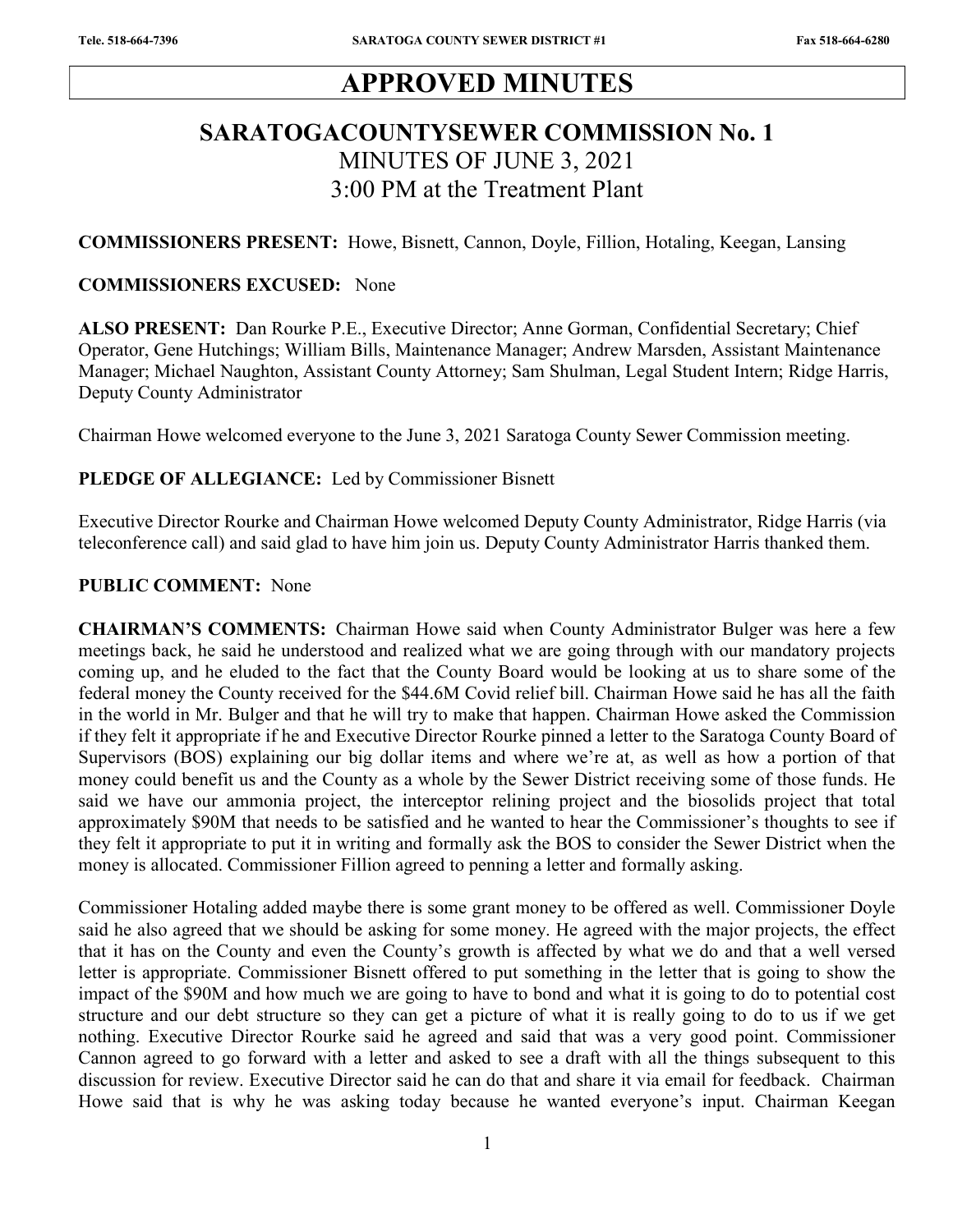commented if this is successful, it might be a good idea to direct a similar type of letter yearly. Chairman Howe entertained a motion to authorize Executive Director Rourke to draft a letter to share with the Commission for comment and subsequent submittal to the County BOS for review.

Commissioner Keegan made a motion to authorize Executive Director Rourke to draft a draft letter to share with the Commission for comment and subsequent submittal to the County BOS for review and consideration to receive some funding from the \$44.6M Covid relief bill that the County received. Commissioner Hotaling seconded the motion. Discussion involved including Attorney Naughton for his review and comment. Motion passed: 7 Ayes, 1 Absent, 0 Nays.

APPROVAL OF MINUTES of May 6, 2021. Commissioner Doyle made a motion to approve the minutes of May 6, 2021. Commissioner Fillion seconded the motion. No discussion. The minutes of May 6, 2021 were approved. 7 Ayes, 1 Absent, 0 Nays.

### 2018 CAPITAL PROJECTS

Regional Biosolids Handling Facility – Executive Director Rourke reported we are still working with Arcadis on that feasibility report for the different options of moving that biosolids facility to here on site and only handling our sludge. He said the hope is that we have a draft report in a few weeks to be able to be ready for the grant funding that typically opens in July with applications due in September. Executive Director Rourke said there is approximately \$500M in grant money for the Clean Water State Revolving Fund (CWSRF), WEA, IMG, etc. so we have our pulse on those to be able to make sure we are aligned as best as we can for that biosolids project to be sitting in a good place for funding. That being said, with those applications, the Environmental Facilities Corporation (EFC) who doles out this money for New York State requires certain boxes to be checked for funding applications. Executive Director Rourke said a couple of those require motions. We are not doing any of those motions today but one will be a bond resolution and the other will be a State Environmental Quality Review (SEQR) determination. He reminded this was done for the Joint Biosolids project a few years ago and there are steps that need to be taken to submit applications this year. He said it might seem preliminary but that is the nature of the beast if you want to go for funding with the EFC.

Commissioner Bisnett asked how defined do we need to be with submitting these applications. He said we do not really have a plan yet and inquired if that has an effect on our ability to receive a grant. Executive Director Rourke said we need a solid engineering report that has defined metrics, multiple options, cost benefit analysis, and annualized costs and returns. He said the hope is that this report will be finalized mid July and will provide all that information. Executive Director Rourke said that was the resolution we passed last month to get Arcadis working on the report so we can be prepped to hit those deadlines.

Ammonia Related WWTP Upgrades – Executive Director Rourke said we are continuing to work on the 60% of design and should be receiving cost evaluations for a couple of different processes shortly, including different chemical feed processes, different chemicals and blower technologies that we are analyzing, if we can utilize existing technology here or not, based on what we need and what we have currently. He said this is another project that we are going to be moving forward with some of those same SEQR and bond resolution requirements in order to receive grant funding. The only resolutions we passed for our big projects currently is for the Joint Biosolids project, which is null and void at this point and we also passed a resolution for our interceptor relining project to submit an application for the Office of State Comptroller (OSC). He added this might be a busy summer with public hearings and bond resolutions to make sure we are set up to get funding for these projects.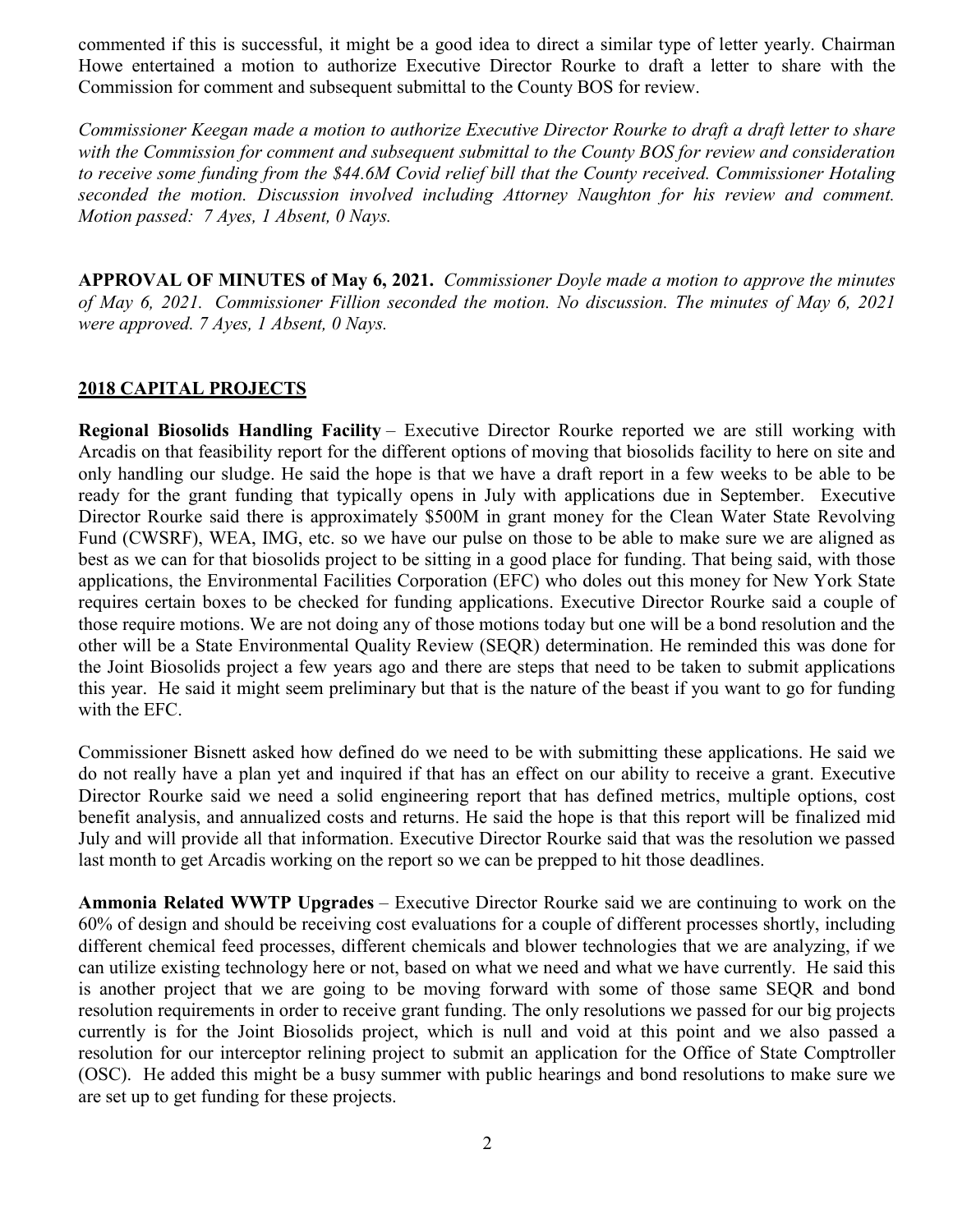Commissioner Hotaling said one of the things that are going to come about is if Global Foundries (GF) goes after FAB 8.2. He asked if we are going to be set enough to go to the BOS to maybe get some money to help with that project because it is one of our top (3) big projects. Executive Director Rourke said that will definitely be a part of the letter that we submit in reference to potential economic development within the County and maintaining existing development in the County as well. He said as far as GF's cost contribution outside of the \$44.6M that is really the County's and he thinks those conversations absolutely need to happen. Executive Director Rourke said he is waiting to get that final basis of design report from our engineer so he can have meaningful conversations with an actual number to understand what a true ask would be and to loop in this Commission as well as the BOS and the County Administrator's office so that everyone understands that this ask is eventually coming. Commissioner Hotaling said this is a promise that the County is going to make and it isn't in our normal scope of work. He said the other (2) projects are definitely a major part of our growth, but this is not in our normal scope.

#### 2020 CAPITAL PROJECTS

Environmental Benefit Project (EBP) – Executive Director Rourke reported the solar field officially started up as of May 28, 2021, it is finally printing money and is pretty much 100% complete. Chairman Howe asked what percentage of electricity the solar field would generate. Executive Director Rourke said we spend approximately \$800,000.00/year in electricity and the solar field will generate approximately \$57,000.00, so it is a little less than 10%. Commissioner Keegan asked how much it cost to put install. Executive Director Rourke replied remember this was part of our consent order with NYSDEC. It was the choice to invest in our own infrastructure as opposed to cutting a check to NYSDEC for fines that dealt with violations. It was worth while because we got an incentive back from NYSERDA to install the solar panels. He said the total cost out of pocket was approximately \$1.3M with an 18 year payback. Chairman Howe said this is good and we have satisfied that portion of our consent order with NYSDEC. Executive Director Rourke said it needed to be completed by May 31, 2021 and it's nice to see it producing electricity before that deadline in the consent order.

#### Commissioner Lansing arrived 3:18PM

Storage Building/HVAC and Roof Replacement Design – Executive Director Rourke said his apologies for the agenda showing a status update, but this is actually a motion to award with a proposal from Greenman-Pedersen, Inc. (GPI) for the increased cost provided in the agenda packet. Executive Director Rourke informed the Commission the initial scope of service did not include storm water pollution prevention plan (SWPPP) or site survey. Initially we didn't think it would be necessary, but the building got a little bigger and the area disturbed got a little bigger as well. He said when we looked at the wetlands delineation we were really close to some army corps and state wetlands so there will be some permitting for encroaching on wetland buffers which is all defined on the last page of GPI's proposal. Executive Director Rourke said these scope items were not in the original proposal as the projected disturbed area was less than 1 Acre. Executive Director Rourke added there may be some overlap with our ammonia project in terms of SWPPP and he is working with both entities, Barton & Loguidice and GPI to understand if one SWPPP makes sense or if two are needed. He added we chose to do a not to exceed amount incase another entity wants to take some of that weight off and it is not just a lump sum paid to GPI when the work is not complete and GPI was good with that. Executive Director Rourke said we would just need a motion for the increased cost for the additional work in an amount not to exceed \$37,250.00 which will increase the total cost of the project from \$240,115.00 to \$277,365.00.

Commissioner Doyle made a motion to forward a recommendation to the Board of Supervisors to authorize an amendment to the agreement with Greenman-Pedersen, Inc (GPI) in the amount of \$37,250.00 to prepare a site survey and Storm water Pollution Prevention Plan (SWPPP), increasing the total contract to a not to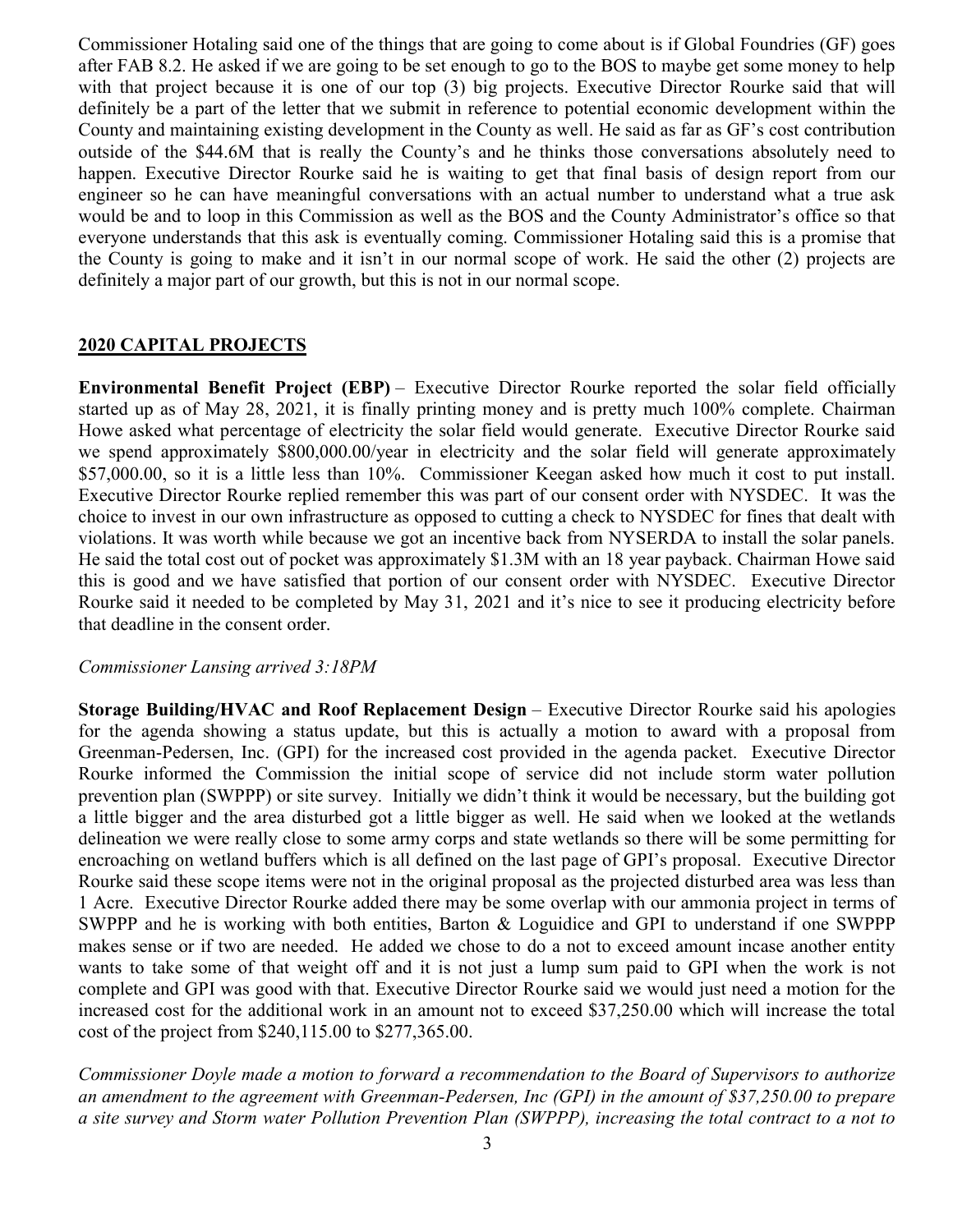exceed amount of \$277,365.00. Commissioner Hotaling seconded the motion. Discussion involved the previous change order for the air handling unit and SWPPP inspection reports not included in the proposal that are to be billed out of the existing 400 hours in the existing \$240,115.00. Motion passed:  $8 \text{ Ayes}, 0$ Absent, 0 Nays.

Interceptor Relining Phase VIIB – Executive Director Rourke gave a status update. He said we are reviewing the plan set as we await approval from the OSC for the additional funds needed for our rates to do this project. He reached out to the engineer, M.J. Engineering and will be scheduling a meeting in the next couple of weeks to understand exactly what we need to finalize. A few weeks after that we will reach out to different municipalities affected to see if there is anything else needed after the original meetings held with them ensuring that this is a successful project.

Chairman Howe asked Executive Director Rourke when he is looking to break ground. Executive Director Rourke said it is dependent upon the OSC and if we can get approval within 60-90 days of submittal, which was approximately 30 days ago. He stated we are looking to go out to bid mid September to October with bids due back in November, and hopefully break ground in January or February. Chairman Howe asked how long it would take to accomplish. Executive Director Rourke said the schedule is interesting because it is 14 miles. He said we are going to rely on the contractor to be able to modify their bid for how many crews they want to put on site. Some of the bigger companies may be able to put a couple of crews onsite, work from the ends and meet in the middle to work faster as opposed to a smaller company that would leak that schedule out. However, the big schedule issues are obviously weather and working municipality to municipality. For example, the City of Saratoga Springs we will not being doing any work over the summer or during July and August because our line runs right in front of Saratoga Performing Arts Center (SPAC). Another municipality where the schedule really matters is Mechanicville. The City requested work to be done by DOT on Routes  $4 \& 32$  and they have been requesting this for years so they want to make sure this project does not hinder that in any way. Lastly snow removal in Mechanicville and where our pipe goes can become an issue, so those things will all get hashed out with the contactor to make sure that they understand. With all of that said, Executive Director Rourke guessed it would take approximately 12 to18 months to complete.

Chairman Howe said when the bypassing occurs he would love to see some digital photos to share with the Commission when that project takes off. Executive Director Rourke said we can do that. Commissioner Hotaling asked on the bid process, how much more does it cost during the winter months as a lot more resources are used to steam and put the pipe it in the ground. Executive Director Rourke replied that is an interesting question, he said keep in mind the pipe is buried 6 to 8 feet in the ground, so you're not getting the wild temperature swings as much as you would up top. He said what's interesting is when it's really cold and the ground is boned up well, driving excavators over it doesn't affect it as much as when a warm winter where the ground can get torn up and up and restoration costs go through the roof. Executive Director Rourke said a lot of it is restoration dependent, so it's hard to say that it would be a cost increase during the winter.

Riverside (Stillwater) I&I Reduction Design – Executive Director Rourke reported the Engineer Chazen said their plan set is currently going through Quality Assurance/Quality Control (QAQC) internally and should be submitted to us in a couple of weeks. He said the project is budgeted construction wise this year and he is hoping to get those plans in hand, reviewed, and out to bid in the next couple of months to get that work going.

Saratoga Springs Pump Station and F.M. Evaluation and Design – Executive Director Rourke reported the project is moving along nicely. One of the sub-vendors, Siewert Equipment came out and tested our Morris pumps at the station yesterday. They are putting it through its paces to understand the efficiency of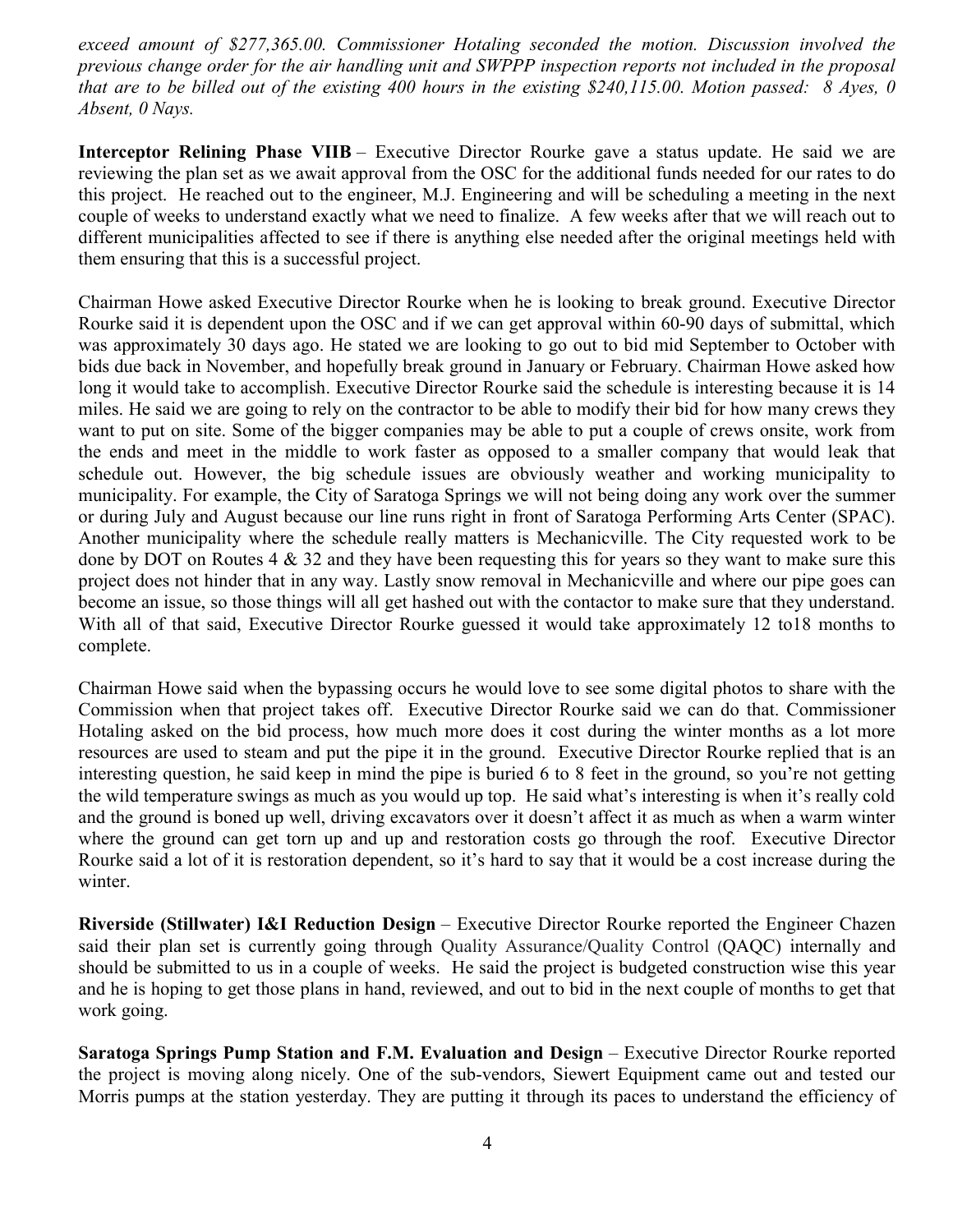those existing pumps, which was part of the scope to see if we want to rebuild the existing pumps or put in new pumps, so they are currently working through that analysis.

## 2021 CAPITAL PROJECTS

LED Lighting Upgrade – Executive Director Rourke said as you can see we got new lights in here. Centrica has done a lot of work inside the plant, outside with the pole lights and the bay lights but unfortunately, they ran into a supply issue. Their vendor said bulbs would be here in 2-3 weeks and it turns out it was 2-3 months so the contractor is approximately 60% complete and waiting for that supply of lights to come in, get delivered and finish the rest of the project. Executive Director Rourke said, all in all, it is a really big difference and a good pairing with the solar project and with both we will be saving \$100,000.00 a year in electricity.

Secondary Clarifier Gate and MCC Replacement – Executive Director Rourke reported we are still awaiting the final report on the clarifier testing that was completed in late April by the engineer, Wright-Pierce. The Motor Control Center (MCC) replacement is going well, the engineer is actually on site today testing some of our old transformers as well as performing MCC inspections and the project is progressing nicely.

CMMS & Asset Management Implementation – Executive Director Rourke reported there were (2) kick of meetings held last week, (1) with the software vendor, Utility Cloud and (1) yesterday with our engineer, Barton & Loguidice going over what to expect looking at data voids that we may have, going over consequence of failure, determinations, different risk matrices that we are going to want to generate from this program. He said there were some really good conversations and they are going to move forward with that during the summer and hoping we are lucky enough to get an intern to assist us with some of that data migration and data gathering.

Commissioner Cannon said there have been discussions on inventory and inquired if there was some way to track that with barcodes. Executive Director Rourke replied it's not easy to do because we would end up having to create our own barcode system. Unfortunately, it would be nice if vendors had something that was standard but that's not necessarily the case. He said this program will help us with our assets that are currently in use, it will help us with preventative maintenance and reactive maintenance work orders and tasks and allow us to gather all of our information is one space. He said it is not necessarily going to be an inventory management software platform. Commissioner Cannon asked who would oversee all of that. Executive Director Rourke said it would be the management team. He would rely heavily on Assistant Maintenance Manager Marsden who has worked a lot on our (GIS) Geographic Information System. That inventory of pipes and manholes as we add to it, our maintenance crews go out and GPS it then come back and create a file to put into the software platform. He said as we go, we would rely on maintenance and the Quality Assurance (QA) department once we understand the process. Executive Director Rourke said the help it is going to give with planning and allocating resources and people, the time saved with that will be put towards managing the system as well.

Chairman Howe asked if we were at risk for exposure to cyber attack or hacking through the working process itself. He said he knows a lot of things need to happen to operate the system but is there a potential for somebody to access our computers and cause havoc and do we had a process in place that. Executive Director Rourke said our SCADA system that controls everything is on a dedicated fiber ring that is within our plant. The only access that we have into that is a sonic wall and a Virtual Private Network (VPN) connection directly to General Controls and that is secure. Commissioner Fillion added that is very secure. Commissioner Bisnett asked if it was more of a risk if they get hacked. He said a lot of times it's not the site itself, some of the big hacks are on the companies that are protecting businesses, they tunnel in and it can be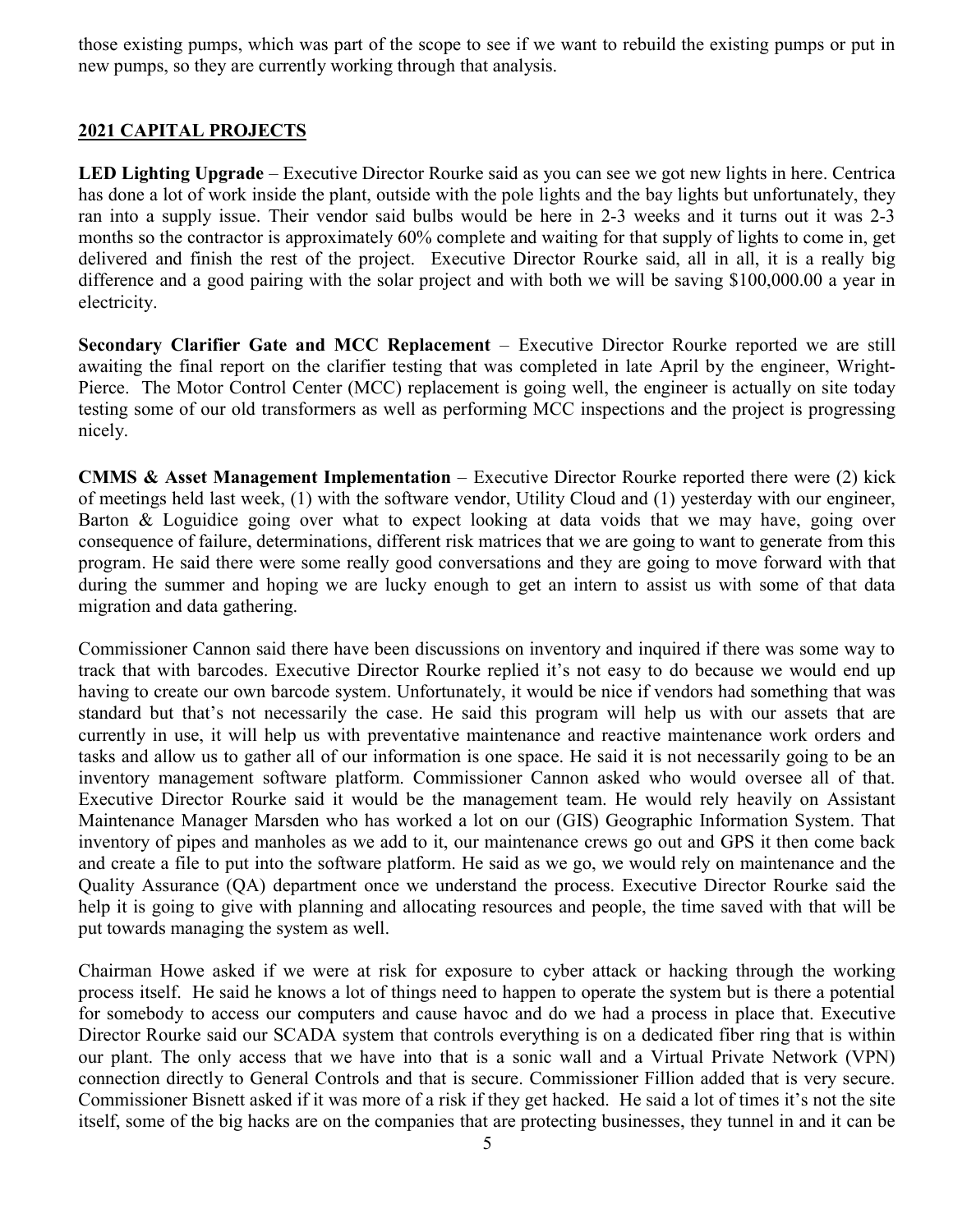a big problem. Executive Director Rourke said it's a really good point, General Controls is really tied into the nanotech facility down in Albany so, he would hope that is even more secure. Commissioner Fillion asked if this was a site to site VPN that was constantly open 27/7 or only when they want to connect and use it. Executive Director Rourke said he does not think it is open but he will ask that question. Commissioner Hotaling asked if we were to lose power, how fast does the software or computer respond to the generator backup and has there ever been a power down to see if it works. Executive Director Rourke said the power goes out fairly often here. The computers bounce back okay but not quick enough to get our main sewage pumps up and running. We need an operator when the power goes out to go to our main influent pump building to start those pumps back up manually because our SCADA system does not do that automatically. He said there are issues sometimes where the power goes out and the (PLC) Programmable Logic Controller loses its program because of a power outage which ends up causing a headache for Gene and his team because now things need to run in hand until we can get General Controls back here to reload the program. To reiterate, Executive Director Rourke said it does respond but sometimes not quick enough. He added sometimes we have UPS's (uninterrupted power supply); they are okay but unreliable as the batteries die every 2-3 years. He said it ends up being we find which UPS's are bad when the power goes out. Executive Director Rourke said the asset management program will help check and verify these things, when they were replaced or installed, etc. Chairman Howe asked Executive Director Rourke to make sure and double check we are doing everything we can to make sure we are protected with those connections and processes. Executive Director Rourke said he will.

Commissioner Fillion said with the solar panels feeding back into the system is there was a way to tap into that for battery storage in case of an emergency. Executive Director Rourke said one thing we are looking at with the ammonia project is electrical upgrades to get rid of the piecemeal generator setup that we currently have and put (2) 4160 generators in that run the entire facility. Executive Director Rourke said he is waiting for cost estimates to see if it fits within what we need to do, but that is part of the plan.

Technical Determination of Local Limits – Executive Director Rourke gave a quick status update. He said the project is moving forward, the contract is out for execution and we are hoping to get started next month.

#### **MISCELLANEOUS**

Staffing–Discussion – Executive Director Rourke said something we don't typically bring up here is staffing. We talk dollars and cents a lot but we don't talk staffing. He said with staffing there are obviously costs associated with that. Executive Director Rourke stated we are growing like crazy here. For example, in 2012 we processed 11,000 invoices through here in that year; today we are up to almost 17,000 invoices a year. We obviously have Ballston Lake sewer coming online soon and we were recently talking about Heritage Springs potentially looking at being handed over and obviously there are the new developments. So, he wanted to have a discussion about staffing because there are a few positions that he thinks we could add here that would assist us greatly, one being a purchasing clerk to help Bill, Andrew and Gene with all of the stuff that we have to buy. Executive Director Rourke said we have to buy so much stuff and follow our purchasing procedure by getting (3) quotes, obtaining information and entering it in the system. This can sometimes take up 60% of their day making phone calls, gathering information and getting quotes. Executive Director Rourke said maybe we can get someone technically savvy who understands what we are looking for and allow these guys to manage, plan and do other portions of their job instead of searching websites to get quotes. He said the other 2 or 3 positions were more in the maintenance department as we are expanding not only in the length of pipe but in the diameter as well as in our area. The sewer system is getting bigger and bigger and we would be looking at hopefully adding a couple of maintenance positions as well. He said he says all this to say, he would like to hear the Commissions thoughts on that and then eventually if it all makes sense today, not having to finalize who, or what but if the Commission thinks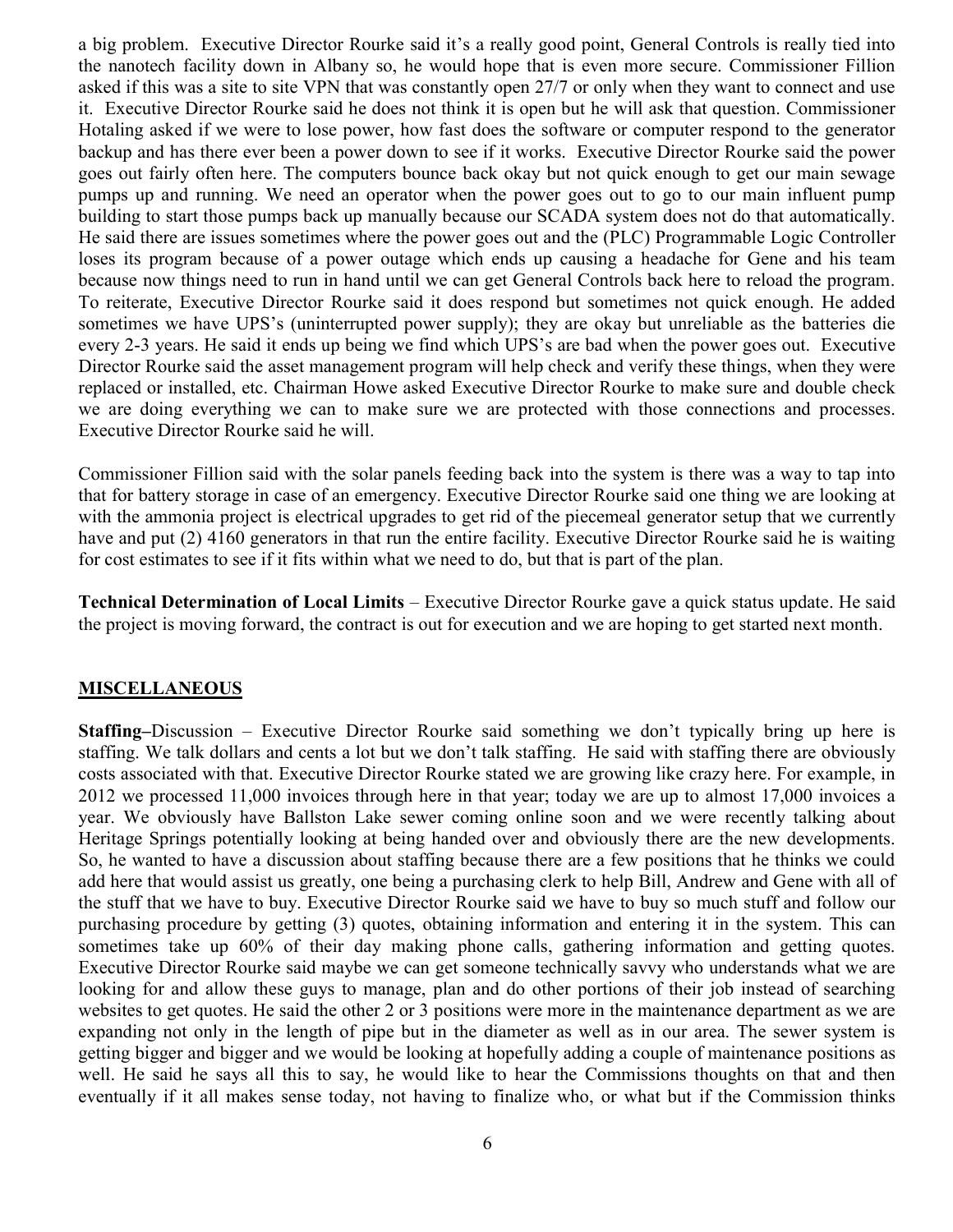increased staffing may make sense, he will go back, run some numbers and come back to the Commission with titles, costs and salaries that might make sense.

Chairman Howe said it ultimately would need County Board of Supervisor's (BOS) approval. Executive Director Rourke said yes it would need BOS approval absolutely, but he was hoping to in that same vein as our initial discussion today, a letter from the Commission saying we have discussed this and we think it makes sense, just to bolster our case because an increase in staffing gets looked at, and it should because it's a forever cost a lot of times and that's expensive with all the fringe benefits that come with the County. Commissioner Bisnett asked if these were unique titles or if they were civil service that has to come off a county list. Executive Director Rourke said we would have to think about that, it could be either. Most of our maintenance department is non-competitive and not civil service. Commissioner Hotaling asked if these jobs were already created on the County list with the pay and scale. Executive Director Rourke said he would look at the compensation schedule and try to match it, the only thing he said he would say might change is we have a truck that requires a CDL license and we don't have a position here that requires a CDL license, so maybe one of the positions we look at is an Motor Equipment Operator (MEO). Chairman Howe said to Executive Director Rourke he really appreciates his opinion in needing additional staffing. The Commission agreed to include the staffing discussion in the letter to the BOS.

Executive Director Rourke said it can at least be mentioned the funding letter and folding in the growth conversation. He said the reason he is hesitant to answer is the change over in administration, which means a change in the way things are requested that he is not quite sure how it is going to happen yet. He is assuming it is not going to be that much different but the County is going to have a budget process and he doesn't know the timing of it. That is why he was hesitant to say (1) letter or (2) separate letters but he thinks folding it all into (1) with at subsequent letter if needed. Chairman Howe asked Executive Director Rourke to prepare a draft letter for the Commission. Commissioner Doyle offered (2) separate letters because they are (2) separate things. Executive Director Rourke said he agreed whole heartedly, the narrative of growth would be mentioned to bolster the fact that funds are needed and the request itself would absolutely be something separate. Commissioner Doyle said there's no doubt we are doing more with less right now and we can only go so far and we need more people. Chairman Howe said there would be more to follow on that.

ATTORNEY REPORT – Attorney Naughton reported to the Commission that had in hand the settlement agreement in the amount of \$500,000.00 for the 2008 plant expansion litigation, which he will need Chairman Howe's signature after the meeting. Chairman Howe inquired if we were officially no longer in litigation. Attorney Naughton replied we are officially still in the middle of it until the settlement is signed by all parties and filed. Chairman Howe thanked Attorney Naughton for his effort in getting that expedited.

Attorney Naughton introduced Sam Shulman, a legal intern for the summer. He said Sam lives in the Town of Milton and is a 2<sup>nd</sup> year laws student at Albany Law School. Sam is working on something that could potentially benefit the Sewer District. He's working on a putting together a filing system protocol for contracts in a share drive for all departments to access all of the contracts with the County. Attorney Naughton said Sam is going to come up with the policies and procedures manual as well as the filing naming and protocols for that share drive. Commissioner Cannon asked what was driving the need for the database. Sam said all the County contracts are in paper form in the Attorney's office and this would be digitizing and scanning the contracts and having them online for easier access. Attorney Naught said they get request each week for copies of contracts and this would be a mechanism for Executive Directors of departments to have access to those contracts almost immediately. Attorney Naughton said that is all he had to report.

Commissioner Cannon asked for a follow up on the COVID wastewater testing and if we found anything. Executive Director Rourke said we stopped testing back in February and there was a loose correlation, the problem became communication with our Department of Health and how we could best help them. We were